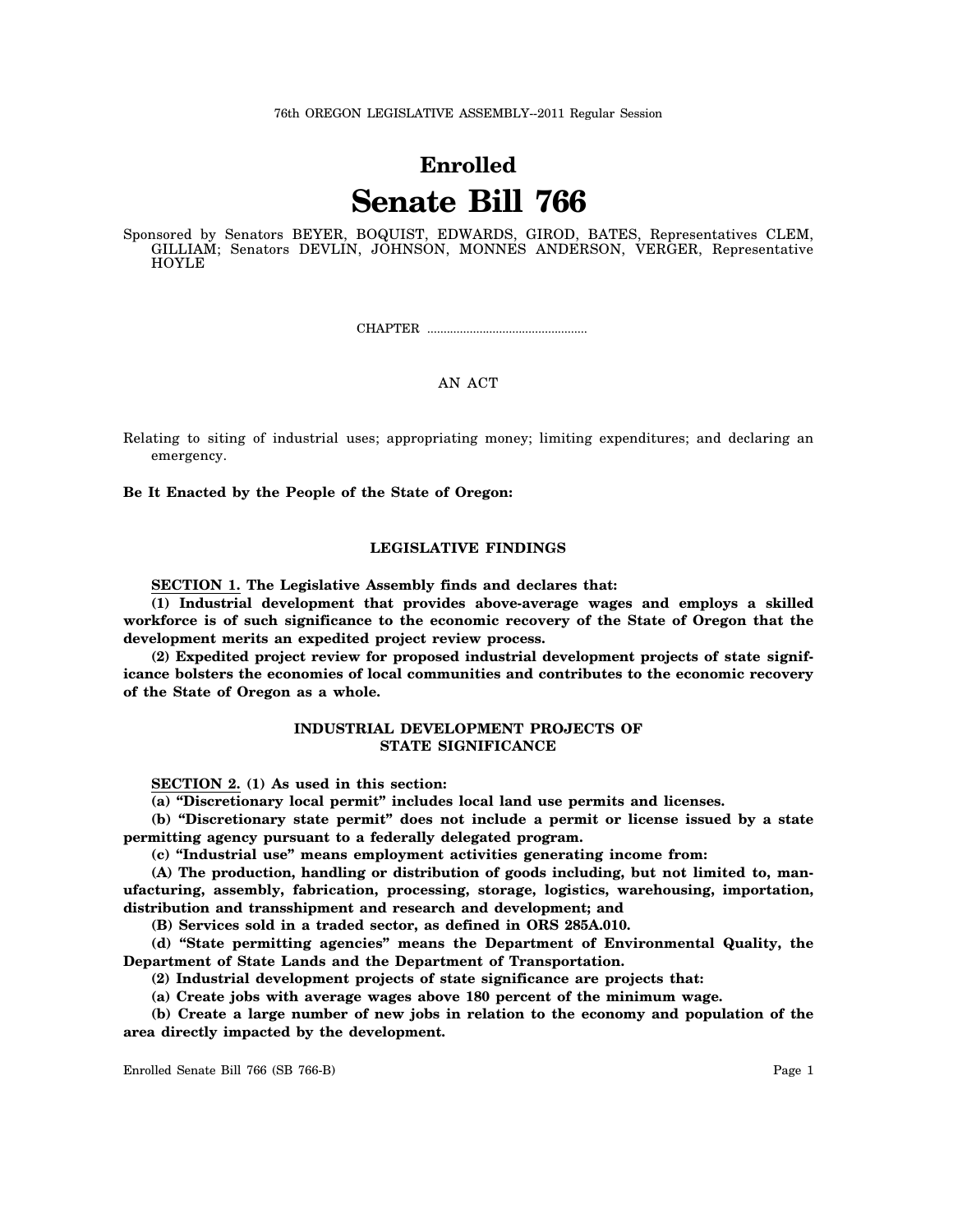**(c) Create permanent jobs in industrial uses.**

**(d) Involve a significant investment of capital in relation to the economy and population of the area directly impacted by the development.**

**(e) Have community support, as indicated by a resolution of the governing body of the local government within whose land use jurisdiction the industrial development project would occur.**

**(f) Do not require:**

**(A) An exception taken under ORS 197.732 to a statewide land use planning goal;**

**(B) A change to the acknowledged comprehensive plan or land use regulations of the local government within whose land use jurisdiction the industrial development project would occur; or**

**(C) A federal environmental impact statement under the National Environmental Policy Act.**

**(3) In lieu of filing an application for a discretionary local permit under ORS 215.402 to 215.438 or 227.160 to 227.186, and in lieu of filing an application otherwise required by law for a discretionary state permit from a state permitting agency, a person may file an application with the Economic Recovery Review Council for expedited project review of an industrial development project after first filing with the council a notice of intent to seek expedited project review that includes evidence that the proposed project meets the criteria for state significance set forth in subsection (2) of this section.**

**(4) The Economic Recovery Review Council, established under section 3 of this 2011 Act, may expedite the permitting of up to 10 industrial development projects of state significance per biennium through an expedited project review process in which the council reviews the proposed project to determine whether the project complies with the standards and criteria for applicable discretionary local permits and discretionary state permits. The expedited project review by the council must include:**

**(a) Review of the notice of intent filed under subsection (3) of this section and a preliminary determination of whether the proposed project qualifies as an industrial development project of state significance.**

**(b) Preparation and issuance of a project order, if on review of the notice of intent the proposed project appears to qualify as an industrial development project of state significance, that sets forth:**

**(A) The applicable standards and criteria for approval of each discretionary local permit or discretionary state permit that will be addressed in the expedited project review; and**

**(B) The deadline for an applicant to file a complete application.**

**(c) Review of the complete application.**

**(5) If the applicant files a complete application within the time specified by the council, the council shall:**

**(a) Provide notice of the application in the manner required by ORS 197.763 for a land use decision or in the manner required for a conditional use permit in the applicable acknowledged land use regulations of the local government within whose land use jurisdiction the proposed project would occur, whichever results in broader notice;**

**(b) Provide for a public hearing on the proposed project in the land use jurisdiction in which the proposed project would occur;**

**(c) Consider recommendations of the local government and state permitting agencies that would otherwise have jurisdiction to review the discretionary local permits and discretionary state permits for the proposed project in determining whether the project complies with applicable standards and criteria and in determining whether to impose conditions of approval for the project; and**

**(d) Apply the standards and criteria for each discretionary local permit and discretionary state permit required for the construction and operation of the proposed project and determine, within 120 days after the date a complete application is filed and based on the record**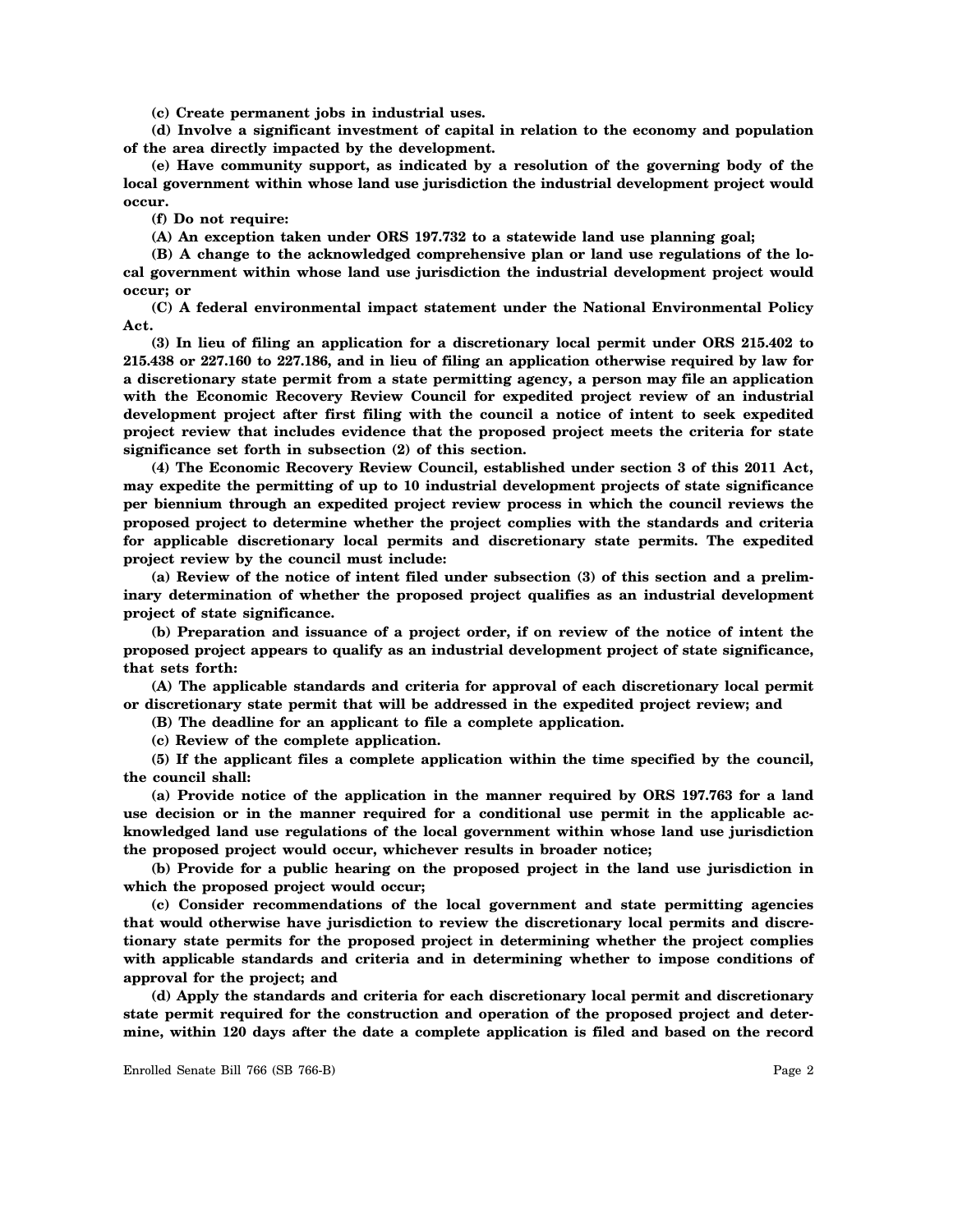**and the applicable law, whether the project complies with the applicable standards and criteria.**

**(6) The council has jurisdiction to approve discretionary local permits and discretionary state permits. The council may not waive standards and criteria that apply to issuance of a discretionary local permit or a discretionary state permit. If the council determines that the proposed project complies with the applicable standards and criteria, the council shall issue a project certificate approving the development project. In addition to other conditions reasonably necessary to ensure that the proposed project complies with applicable standards and criteria, the council may impose a condition requiring commencement of construction by a date calculated to ensure that a particular site is developed for the project within a specific time period. If the council determines that the project does not, or can not, comply with applicable standards and criteria, the council shall issue a final order denying the application and explaining why the application was not approved.**

**(7) A state permitting agency or a local government may recommend conditions of approval reasonably necessary to ensure that the development project complies with applicable standards and criteria.**

**(8) Expedited project review of an industrial development project is not subject to ORS 183.413 to 183.470.**

**(9) Issuance of a project certificate:**

**(a) Binds public bodies, as defined in ORS 174.109, in regard to approval of construction and operation of the development project.**

**(b) Satisfies requirements imposed on a state permitting agency by ORS 197.180 and administrative rules implementing ORS 197.180.**

**(10) After the council issues a project certificate, state permitting agencies and local governments shall:**

**(a) Issue discretionary local permits and discretionary state permits as required in the certificate; and**

**(b) Exercise enforcement authority over the permits, including conditions imposed in the certificate.**

**(11) The council shall charge the applicant a fee calculated to recover the costs reasonably incurred to conduct expedited project review, including the costs incurred by state permitting agencies and local governments that make recommendations to the council concerning whether the proposed project complies with applicable standards and criteria. If the fee charged by the council includes costs incurred by a state permitting agency or a local government, the council shall pay or reimburse the state permitting agency or the local government in the manner provided by ORS 469.360. The council may require the applicant to pay all or a portion of the fee before initiation of the expedited project review and may require progress payments as the review proceeds. The fee required by this section is in lieu of any fee or fees otherwise required for review of a discretionary local permit or a discretionary state permit addressed in the project certificate. The council shall deposit moneys received under this section in the Economic Recovery Review Council Fund established under section 5 of this 2011 Act.**

**(12) The Land Use Board of Appeals does not have jurisdiction to consider decisions, aspects of decisions or actions taken under sections 1 to 5 of this 2011 Act.**

**(13) A person who participated in the proceedings before the council may appeal a final order of the council to the Court of Appeals. The appeal shall proceed in the manner provided by ORS 197.850, 197.855 and 197.860. However, notwithstanding ORS 197.850 (9) or any other provision of law, the court shall reverse or remand the decision only if the court finds that:**

**(a) The council's determination that the proposed project qualifies as an industrial development project of state significance under subsection (2) of this section was clearly in error;**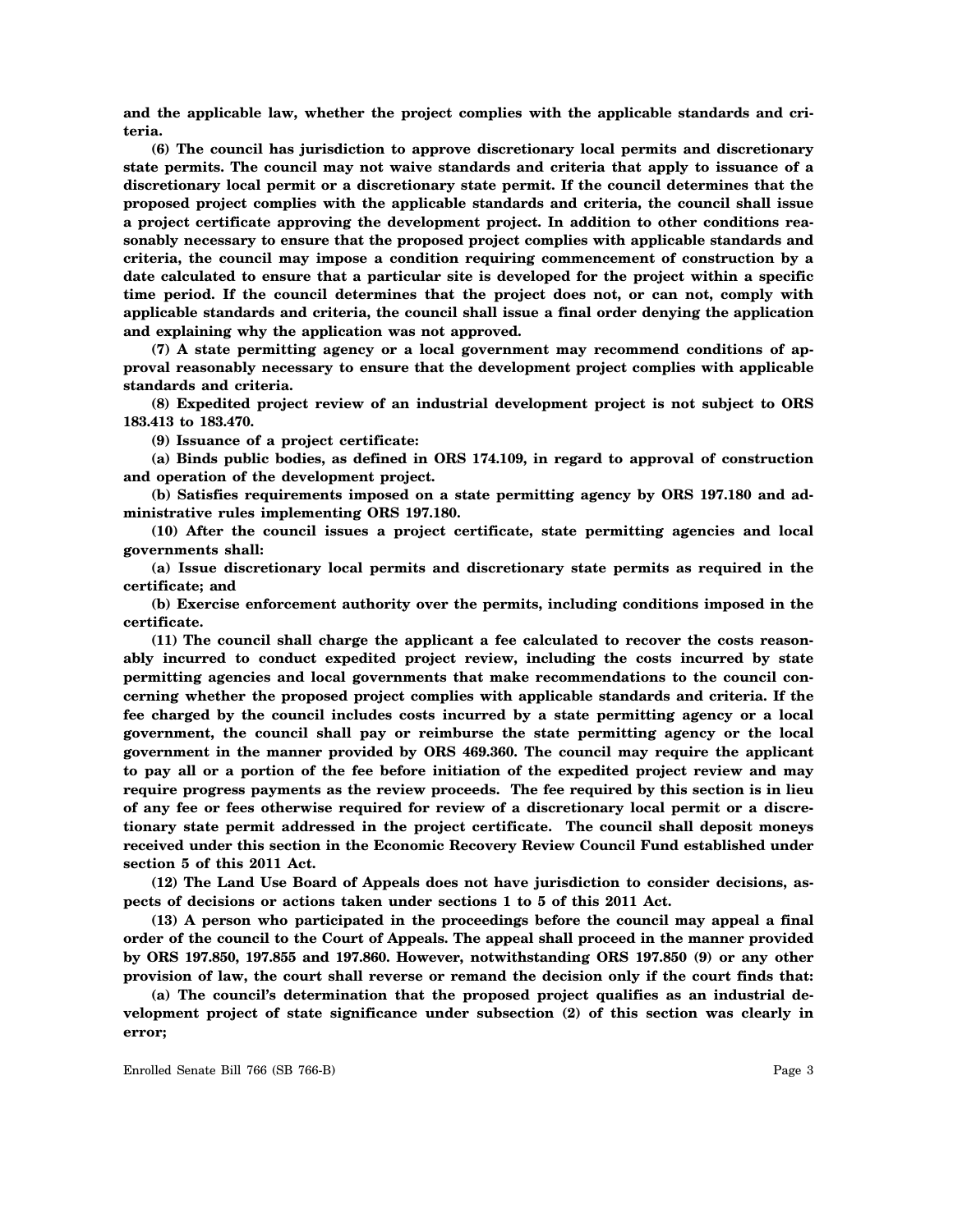**(b) There is a basis to vacate the decision as described in ORS 36.705 (1)(a) to (d) or a basis for modification or correction of an award as described in ORS 36.710; or**

**(c) The decision was unconstitutional.**

#### **ECONOMIC RECOVERY REVIEW COUNCIL**

**SECTION 3. (1) There is established an Economic Recovery Review Council, consisting of five members who serve in their respective roles as the directors of:**

**(a) The Oregon Business Development Department.**

**(b) The Department of Land Conservation and Development.**

**(c) The Department of Transportation.**

**(d) The Department of Environmental Quality.**

**(e) The Department of State Lands.**

**(2) Each member serves during the member's tenure in the role described in subsection (1) of this section.**

**(3) If a local government with land use jurisdiction requests to participate, the council shall designate one elected official of the local government as a voting member of the council for purposes of:**

**(a) Review of a proposed industrial development project of state significance under section 2 of this 2011 Act.**

**(b) Designation of a regionally significant industrial area pursuant to section 7 of this 2011 Act.**

**(4) Members of the council are not entitled to compensation, but at the discretion of the council may be reimbursed, from funds available to the council, for actual and necessary travel and other expenses incurred by them in the performance of their official duties, in the manner and amount provided in ORS 292.495.**

**(5) The council shall select one of its members as chairperson and another as vice chairperson, for terms and with duties and powers necessary for the performance of the functions of the offices as the council determines.**

**(6) A majority of the members of the council constitutes a quorum for the transaction of business.**

**SECTION 4. (1) The Economic Recovery Review Council is an independent council that reports directly to the Governor. For the purposes of the responsibilities of the council, the members of the council are not responsible to the boards or commissions to which the members report as directors of their respective state agencies.**

**(2) The Oregon Business Development Department shall provide administrative support and office space for the council.**

**(3) The council may employ a program manager.**

**(4) The designation of the program manager must be by written order, filed with the Secretary of State.**

**(5) Subject to any applicable provisions of ORS chapter 240, the program manager shall appoint all subordinate officers and employees of the council, prescribe their duties and fix their compensation.**

**(6) The council may establish advisory and technical committees the council considers necessary to aid and advise the council in the performance of council functions. The committees may be continuing or temporary committees. The council shall determine the representation, membership, terms and organization of the committees and shall appoint the committees' members.**

**(7) Members of the committees are not entitled to compensation, but at the discretion of the council may be reimbursed, from funds available to the council, for actual and necessary travel and other expenses incurred by them in the performance of their official duties, in the manner and amount provided in ORS 292.495.**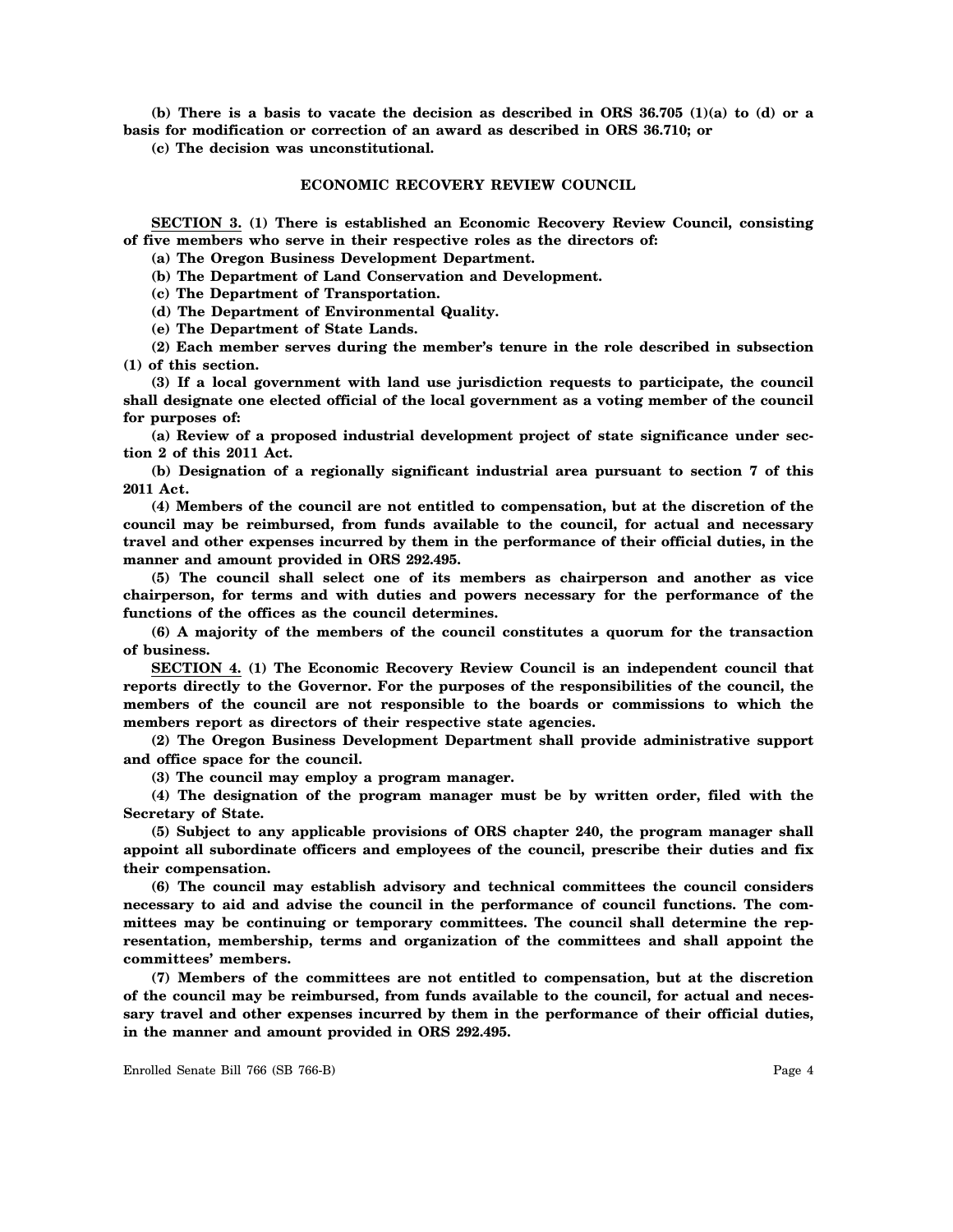**(8) In accordance with applicable provisions of ORS chapter 183, the council may adopt rules necessary for the administration of sections 1 to 5 of this 2011 Act.**

**SECTION 5. (1) The Economic Recovery Review Council Fund is established in the State Treasury, separate and distinct from the General Fund. Interest earned by the Economic Recovery Review Council Fund shall be credited to the fund.**

**(2) Moneys in the Economic Recovery Review Council Fund are continuously appropriated to the Economic Recovery Review Council for the purpose of administering the provisions of sections 1 to 7 of this 2011 Act.**

**(3) The Economic Recovery Review Council Fund consists of moneys:**

**(a) Collected by the council from the fees authorized by section 2 (11) of this 2011 Act.**

**(b) Any other moneys appropriated to the council.**

#### **REGIONALLY SIGNIFICANT INDUSTRIAL AREAS**

**SECTION 6. As used in sections 6 to 11 of this 2011 Act:**

**(1) "Industrial use" means employment activities, including, but not limited to, manufacturing, assembly, fabrication, processing, storage, logistics, warehousing, importation, distribution and transshipment and research and development, that generate income from the production, handling or distribution of goods or services, including goods or services in the traded sector, as defined in ORS 285A.010.**

**(2) "Regionally significant industrial area" means an area planned and zoned for industrial use that:**

**(a) Contains vacant sites, including brownfields, that are suitable for the location of new industrial uses or the expansion of existing industrial uses and that collectively can provide significant additional employment in the region;**

**(b) Has site characteristics that give the area significant competitive advantages that are difficult or impossible to replicate in the region;**

**(c) Has superior access to transportation and freight infrastructure, including, but not limited to, rail, port, airport, multimodal freight or transshipment facilities, and other major transportation facilities or routes; and**

**(d) Is located in close proximity to major labor markets.**

**SECTION 7. (1) Within three years after the effective date of this 2011 Act, in cooperation with local governments and private industry, the Economic Recovery Review Council, by rule, shall designate at least five and not more than 15 regionally significant industrial areas. The council shall base the designation of regionally significant industrial areas on the criteria in the definition of "regionally significant industrial area" and the judgment of the council concerning the relative importance of the areas in terms of potential, long-term job creation.**

**(2) A local government may nominate a regionally significant industrial area for designation by the council.**

**(3) An area containing multiple sites certified by the Oregon Business Development Department as ready for development within six months or less is eligible for designation by the council if the area is a regionally significant industrial area.**

**(4) In addition to demonstrating compliance with other provisions of law, including, but not limited to, a statewide land use planning goal concerning economic development and rules implementing the goal, the future employment potential of a regionally significant industrial area shall be protected from conflicting development in the following ways:**

**(a) A local government may not adopt a provision of a comprehensive plan or land use regulation that prevents industrial uses within the area.**

**(b) A local government may not adopt a provision of a comprehensive plan or land use regulation that allows new nonindustrial uses within the area that conflict with existing or planned industrial uses.**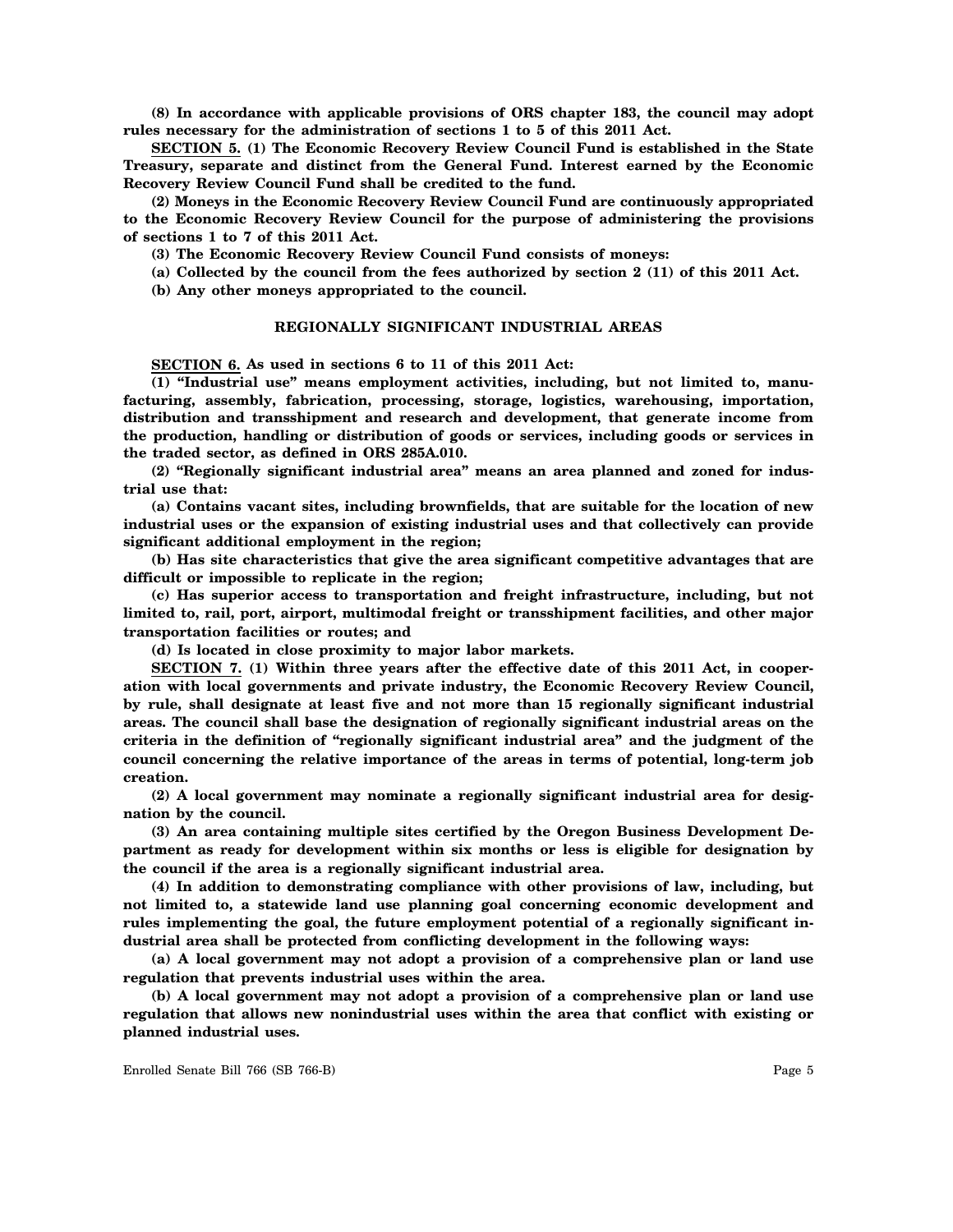**(c) A local government may not decrease the land area planned or zoned for industrial uses within the regionally significant industrial area.**

**(d) A local government may adopt a provision of a comprehensive plan or land use regulation, including development standards or overlay zones, that restricts the type or extent of current or future industrial uses within the area, but only if the local government mitigates at the same time the effect of the new provision by:**

**(A) Clearly maintaining or increasing the industrial employment potential of the area; and**

**(B) Clearly maintaining the important site characteristics and functions that led to the designation of the site as a regionally significant industrial area.**

**(5) Subsection (4) of this section does not apply to a provision of a comprehensive plan or land use regulation that is necessary:**

**(a) To protect public health or safety; or**

**(b) To implement federal law.**

**(6) If 50 percent of the developable land within a regionally significant industrial area has not been developed within 10 years after designation of the area, the council shall remove the designation, unless landowners representing a majority of the land within the area request that the designation be continued.**

**(7) Within a regionally significant industrial area, a new industrial use or the expansion of an existing industrial use is eligible for an expedited industrial land use permit issued under section 8 of this 2011 Act if the new or expanded use does not require a change to the acknowledged comprehensive plan or land use regulations.**

**(8) In addition to other criteria for distribution of available funds, the Oregon Infrastructure Finance Authority and the Oregon Transportation Commission may consider the designation of an area as a regionally significant industrial area in prioritizing funding for transportation and other public infrastructure.**

**(9) Sections 6 to 11 of this 2011 Act do not apply to land in the Willamette River Greenway Plan boundary between river mile 1 and river mile 11.**

**SECTION 8. (1) An applicant for a new industrial use or the expansion of an existing industrial use located within a regionally significant industrial area may request that an application for a land use permit be reviewed as an application for an expedited industrial land use permit under this section if the proposed use does not require:**

**(a) An exception taken under ORS 197.732 to a statewide land use planning goal;**

**(b) A change to the acknowledged comprehensive plan or land use regulations of the local government within whose land use jurisdiction the new or expanded industrial use would occur; or**

**(c) A federal environmental impact statement under the National Environmental Policy Act.**

**(2) If the applicant makes a request that complies with subsection (1) of this section, the local government shall review the applications for land use permits for the proposed industrial use by applying the standards and criteria that otherwise apply to the review and by using the procedures set forth for review of an expedited land division in ORS 197.365 and 197.370.**

**SECTION 9. (1) The Land Use Board of Appeals does not have jurisdiction to consider decisions, aspects of decisions or actions taken under sections 6 to 11 of this 2011 Act.**

**(2) An appeal of a decision on an application for an expedited industrial land use permit made under section 8 of this 2011 Act may be made in the manner set forth in ORS 197.375 for appeal of a decision on an expedited land division. Notwithstanding ORS 197.375:**

**(a) The applicant and a person who filed written comments in the time period established under ORS 197.365 may file an appeal;**

**(b) If an appeal is filed, the referee shall hold a hearing on the appeal; and**

**(c) The referee shall issue a written decision within 56 days after the appeal was filed.**

Enrolled Senate Bill 766 (SB 766-B) Page 6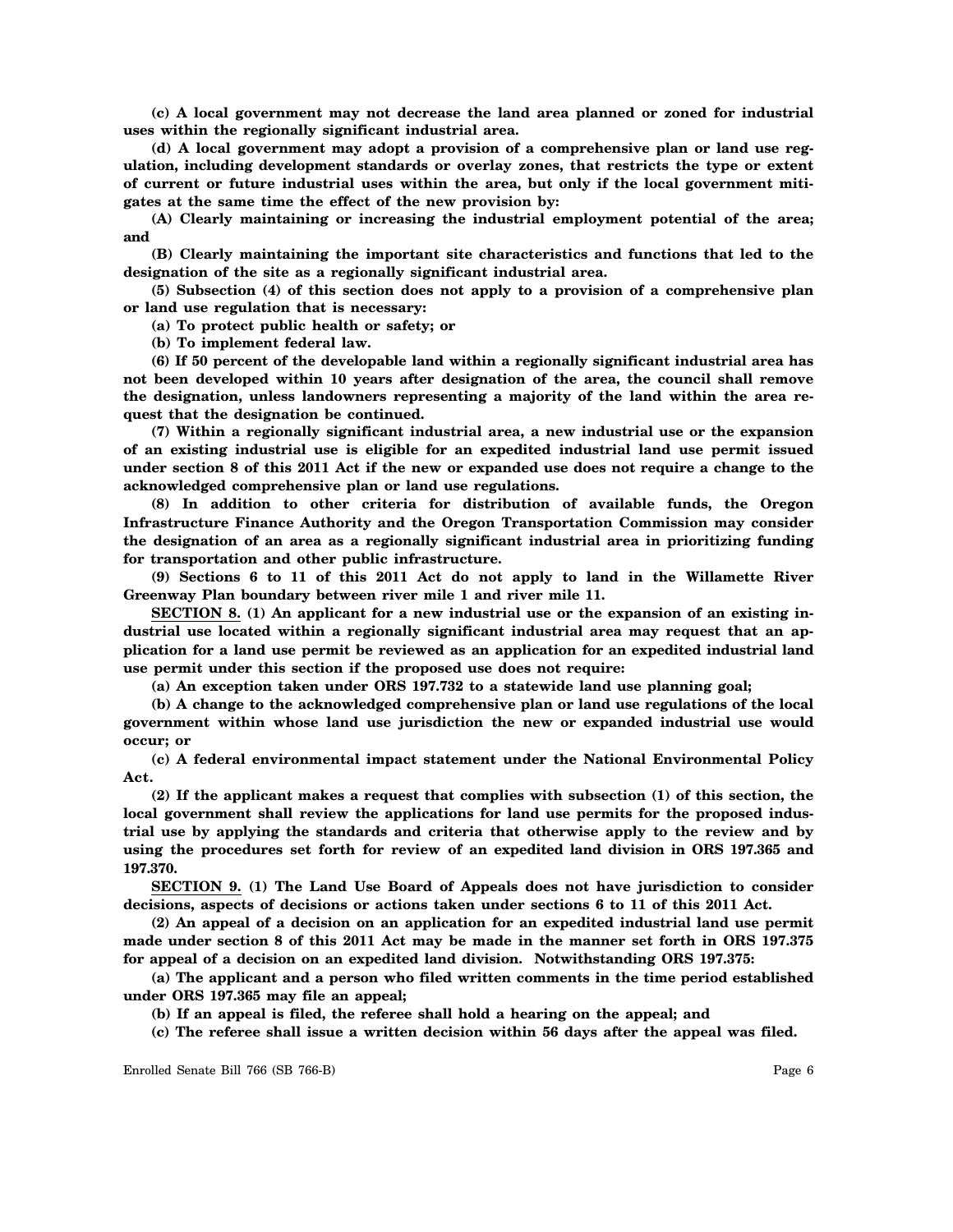**(3) A party to a proceeding before a referee under this section may seek judicial review of the referee's decision in the manner provided for review of final orders of the Land Use Board of Appeals under ORS 197.850 and 197.855. The Court of Appeals shall review decisions of the referee in the manner provided for review of final orders of the Land Use Board of Appeals in ORS 197.850 and 197.855. However, notwithstanding ORS 197.850 (9) or any other provision of law, the court shall reverse or remand the decision only if the court finds that:**

**(a) The local government's decision clearly does not concern an application for an expedited industrial land use permit as described in section 8 of this 2011 Act and the appellant raised this issue in proceedings before the referee;**

**(b) The referee's decision contains a clear, material error of fact based on the record, and the appellant raised the issue in proceedings before the referee;**

**(c) The referee's decision contains a clear, material error of law, giving deference to any interpretations of law by the referee, and the appellant raised the issue in proceedings before the referee; or**

**(d) The decision of the local government or the referee is unconstitutional.**

**SECTION 10. Each city and county with land use jurisdiction within a regionally significant industrial area designated by the Economic Recovery Review Council may establish a fee for review of an application for an expedited industrial land use permit. The fee must be set at a level estimated to recover the full cost of processing an application, including the cost of appeals to a referee under section 9 of this 2011 Act, based on the estimated cost of the use proposed in the application.**

**SECTION 11. The Land Conservation and Development Commission shall administer regionally significant industrial areas and may adopt rules as necessary to implement sections 6 to 11 of this 2011 Act.**

## **ABOLISHMENT OF ECONOMIC RECOVERY REVIEW COUNCIL AND ECONOMIC RECOVERY REVIEW COUNCIL FUND**

**SECTION 12. (1) On the date specified in section 13 of this 2011 Act:**

**(a) The Economic Recovery Review Council established under section 3 of this 2011 Act is abolished and the tenure of office of the members of the council, the program manager for the council and all employees ceases.**

**(b) The Economic Recovery Review Council Fund established under section 5 of this 2011 Act is abolished. The Economic Recovery Review Council shall transfer the unexpended balance of moneys in the fund to the General Fund.**

**(2) The members of the council shall allocate and deliver to the respective state agencies whose directors served as members of the council all records and property within the jurisdiction of the council, and the state agencies whose directors served on the council shall take possession of the records and property. The Governor shall resolve any dispute relating to the allocation and delivery of records and property under this section and the Governor's decision is final.**

**(3) The abolishment of the council does not relieve a person of a liability, duty or obligation accruing under or with respect to the duties, functions and powers of the council abolished by this section. The Oregon Department of Administrative Services may undertake the collection or enforcement of any such liability, duty or obligation.**

**(4) The rights and obligations of the council legally incurred under contracts, leases and business transactions executed, entered into or begun before the date specified in section 13 of this 2011 Act are transferred to the Oregon Department of Administrative Services. For the purpose of succession to these rights and obligations, the department is a continuation of the council and not a new authority.**

**(5) Notwithstanding the repeal of sections 1 to 5 of this 2011 Act by section 13 of this 2011 Act, members of the council may take action under this section that are necessary to wind**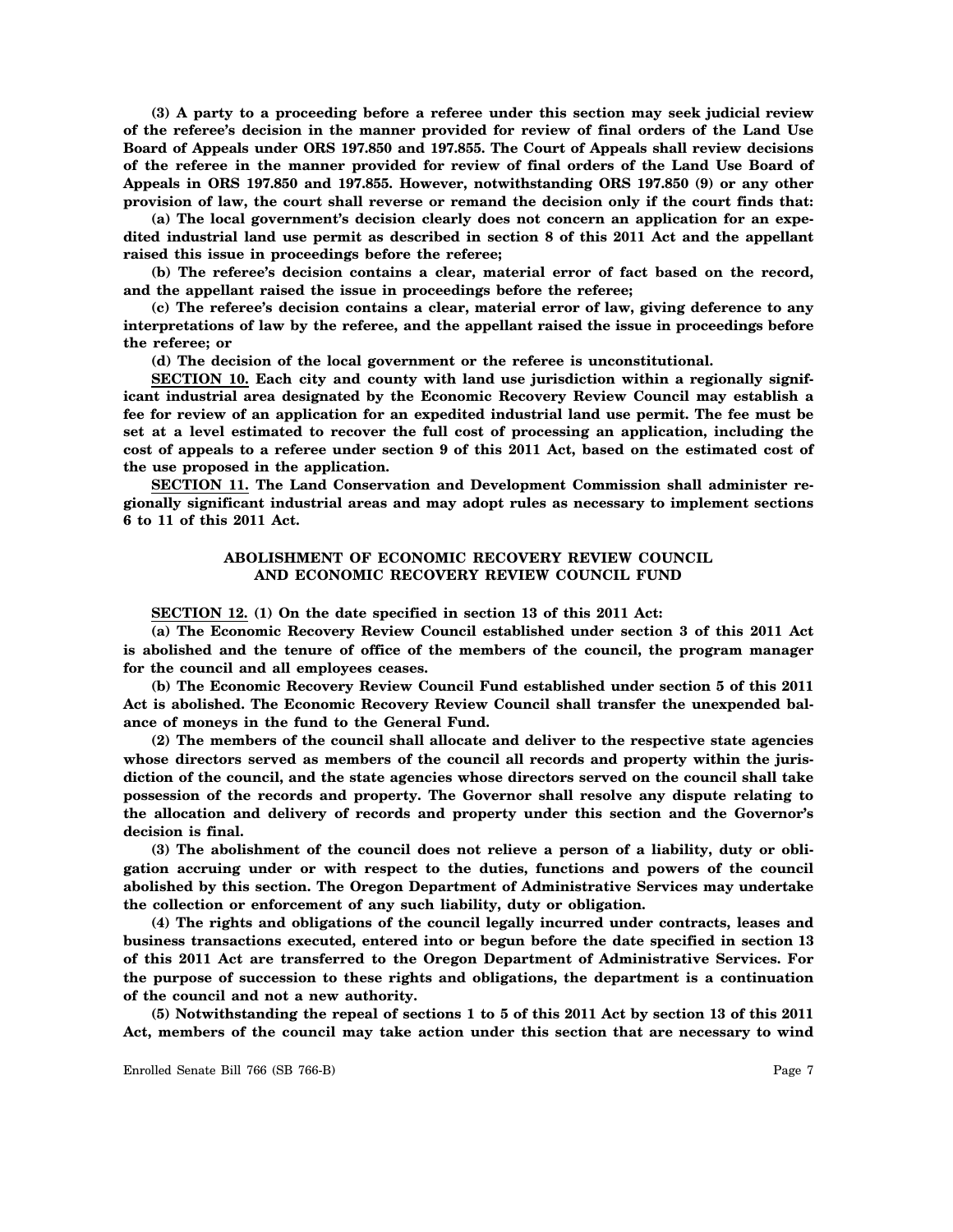**down the operations of the council before, on or after the date of the repeal of sections 1 to 5 of this 2011 Act.**

# **SUNSET OF ECONOMIC RECOVERY REVIEW COUNCIL AND EXPEDITED PROJECT REVIEW**

**SECTION 13. Sections 1 to 5 of this 2011 Act are repealed on January 2 of the first even-numbered year after the Employment Department notifies the Economic Recovery Review Council and the Office of the Legislative Counsel that the annual average unemployment rate for the most recent calendar year in Oregon is less than six percent.**

#### **MISCELLANEOUS PROVISIONS**

**SECTION 14. (1) Notwithstanding any other law limiting expenditures, the limitation on expenditures established by section 2, chapter 254, Oregon Laws 2011 (Enrolled House Bill 5032), for the biennium beginning July 1, 2011, as the maximum limit for payment of expenses from fees, moneys or other revenues, including Miscellaneous Receipts, but excluding lottery funds and federal funds, collected or received by the Department of Land Conservation and Development, is increased by \$94,418.**

**(2) Notwithstanding any other law limiting expenditures, the limitation on expenditures** established by section 2 (1), chapter\_\_\_\_\_\_, Oregon Laws 2011 (Enrolled Senate Bill 5528), **for the biennium beginning July 1, 2011, as the maximum limit for payment of expenses from fees, moneys or other revenues, including Miscellaneous Receipts, but excluding lottery funds and federal funds, collected or received by the Oregon Business Development Department, is increased by \$418,155 for business, innovation and trade.**

**(3) Notwithstanding any other law limiting expenditures, the limitation on expenditures** established by section 2 (3), chapter\_\_\_\_\_\_, Oregon Laws 2011 (Enrolled Senate Bill 5528), **for the biennium beginning July 1, 2011, as the maximum limit for payment of expenses from fees, moneys or other revenues, including Miscellaneous Receipts, but excluding lottery funds and federal funds, collected or received by the Oregon Business Development Department, is increased by \$26,573 for shared services.**

**SECTION 15. The unit captions used in this 2011 Act are provided only for the convenience of the reader and do not become part of the statutory law of this state or express any legislative intent in the enactment of this 2011 Act.**

**SECTION 16. This 2011 Act being necessary for the immediate preservation of the public peace, health and safety, an emergency is declared to exist, and this 2011 Act takes effect on its passage.**